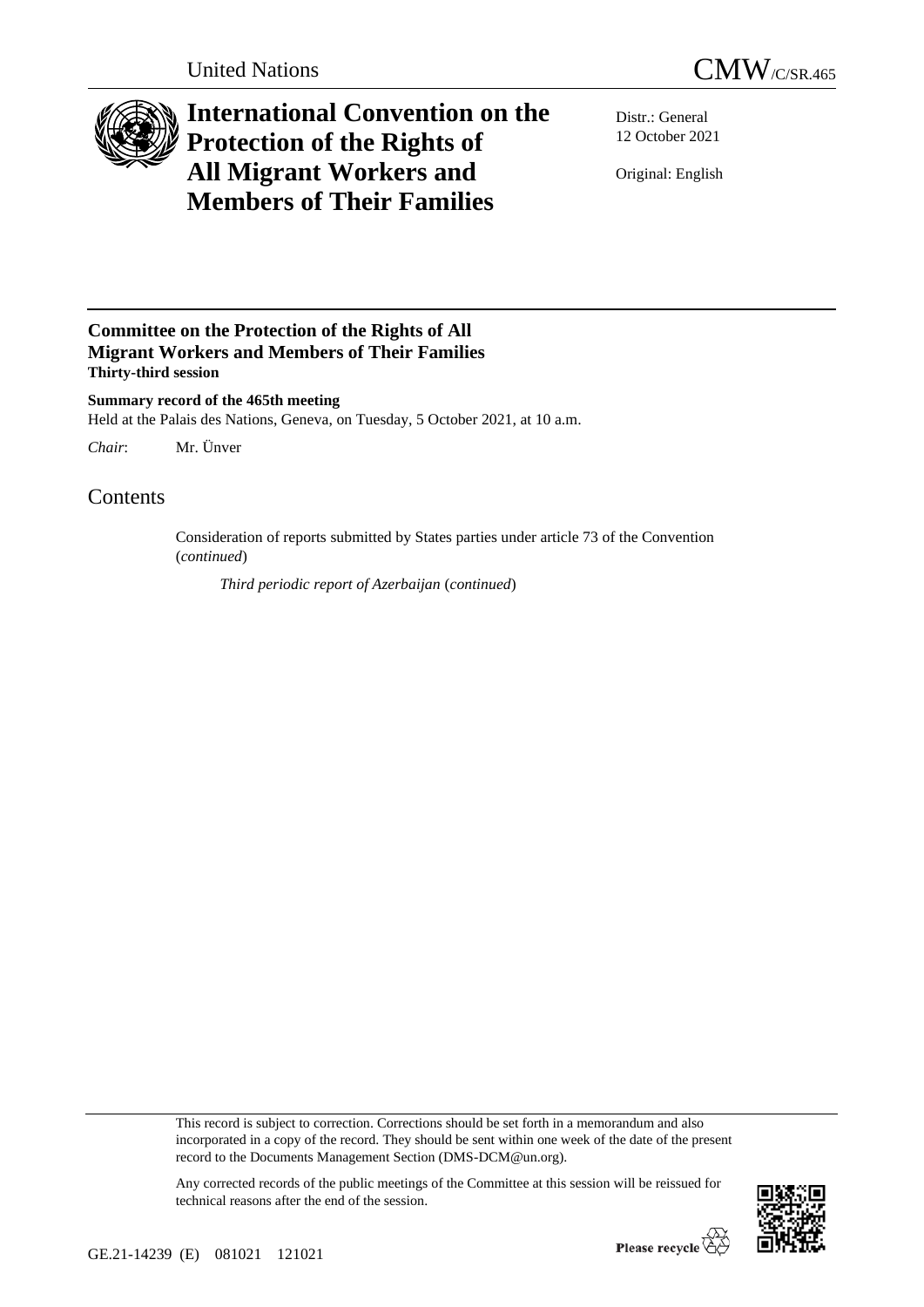*The meeting was called to order at 10.10 a.m.*

**Consideration of reports submitted by States parties under article 73 of the Convention** (*continued*)

*Third periodic report of Azerbaijan* (*continued*) [\(CMW/C/AZE/3;](https://undocs.org/en/CMW/C/AZE/3) [CMW/C/AZE/QPR/3\)](http://undocs.org/en/CMW/C/AZE/QPR/3)

1. *At the invitation of the Chair, the delegation of Azerbaijan joined the meeting via video link.*

2. **Mr. Kariyawasam** (Country Rapporteur) said that the Committee on the Protection of the Rights of All Migrant Workers and Members of Their Families was concerned that irregular migration was being handled as a criminal offence rather than as an administrative matter. Noting that migration could be motivated by political, economic and even environmental factors, he asked whether government officials working at the border and in the legal system had been briefed on those factors and whether they understood that migrants were not criminals and should not be treated as such unless they committed criminal acts. He would also like to learn about efforts to stop the practice of using the adjective "illegal" to describe migrants in an irregular situation.

3. He wished to know how the Government facilitated migrant workers' exercise of their right to participate in trade unions without facing any penalties or repercussions relating to their migration status. It would also be helpful to find out whether a monitoring system was in place to detect cases where migrant workers were prevented from exercising their labour rights and how the Government responded to such cases when they arose.

4. The existence of a legislative framework for the provision of health-care services to stateless persons and migrant workers was laudable. He would appreciate further information on how those services were provided in practice and how the Government ensured that no one entitled to such services was denied access to them by local authorities.

5. **Mr. Corzo Sosa** said that the Committee was concerned about the provisions of the Criminal Code and the Migration Code that gave judges the discretion to penalize unauthorized border crossings with up to 2 years' imprisonment instead of a fine and to order that a migrant should be held in detention for up to 6 months, an excessively long period. He would appreciate information on the number of persons who had been displaced within Azerbaijan because of the conflict with Armenia and on the measures taken to assist them, to give them access to accommodation, food, water, education, health care and other important services and, if possible, to facilitate their return to their places of origin.

6. **Mr. Botero Navarro** said that he wished to know whether the State party was taking steps to ensure that detention of migrants was used only as an exceptional measure, in line with the Committee's general comment No. 5 (2021) on migrants' rights to liberty, freedom from arbitrary detention and their connection with other human rights. He would appreciate information on the procedures established by law for the detention of migrants, especially migrants in an irregular situation, and a description of how they were implemented in practice. It would be helpful to know what steps the Government was taking to prevent acts of xenophobia and discrimination against Armenians and migrants of other nationalities. The Committee had received reports of the demonization and dehumanization of Armenians, especially in Artsakh.

7. **Mr. Huseynov** (Azerbaijan) said that illegal crossing of the border, which was the only migration-related offence under the Criminal Code, was classified as a minor offence. State Border Service officials were well informed about the various circumstances that led people to migrate, including their socioeconomic circumstances or a desire to seek asylum, and took such circumstances into account when carrying out their duties. The only individuals whose cases were brought to court were those who intentionally crossed the border in an illegal manner, for instance by entering the country at locations other than designated border crossings, which raised security concerns. The courts could decide to dismiss the case, fine the persons in question or, in the most serious cases, order their imprisonment. The fact that Azerbaijani territory had been occupied for many years might have influenced the decision to make such illegal entry an offence under the Criminal Code. Legislative amendments could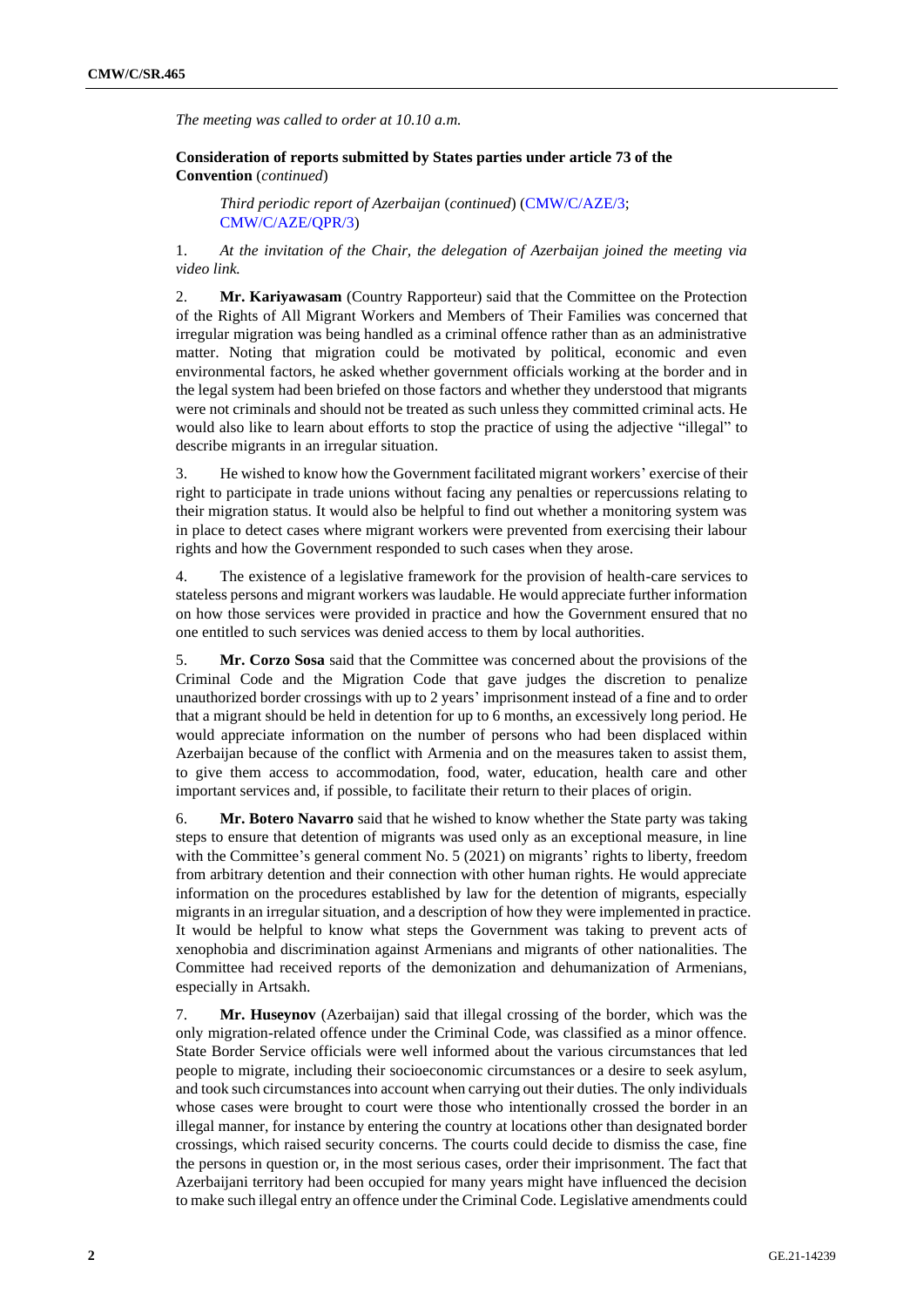be introduced in the future to replace references to "illegal migrants" with "irregular migrants".

8. If the labour rights of migrant workers were challenged, their trade unions were able to seek assistance from the country's well-established, higher-level trade union confederations. No distinction was made between migrant workers and other employees in the application of the labour law.

9. Under the law on protection of public health, public health-care services were provided free of charge, including to migrants, on the basis of individuals' needs. Such services ranged from routine consultations to surgical operations and long-term treatment.

10. Migration officers could detain people for 24 hours. In exceptional cases, if ordered by a court, detention could be extended for up to 6 months. Over the preceding three years, there had been only two or three cases in which the State Migration Service had requested that a court issue a detention order. Most of the migrants at detention centres were there voluntarily, as they lacked other accommodation. Others were held either pending execution of court-ordered deportation measures, if migration officers believed there was a risk of flight, or owing to a repeated violation of the migration rules.

11. The level of xenophobia in Azerbaijan was very low. Migrant workers, including Armenians, were not at risk of discrimination and were generally treated with respect and tolerance. In recent years over 90,000 migrant workers and members of their families had resided in Azerbaijan. To date, 1,783 Azerbaijani nationals had returned to the country under readmission agreements. The vast majority of those persons had been readmitted from Germany under the agreement with the European Union. A project aimed at strengthening readmission management in Azerbaijan through the provision of training and the establishment of an electronic case management system was being implemented in collaboration with the International Organization for Migration (IOM). Foreign nationals in Azerbaijan were entitled to file legal complaints and to challenge administrative decisions. They enjoyed the same legal protection as Azerbaijani nationals.

12. **Mr. Jafarov** (Azerbaijan) said that, although the Government was supportive of international mechanisms designed to protect the rights of migrant workers, it was not yet in a position to recognize the competence of the Committee to receive and consider communications submitted by States parties or individuals under articles 76 and 77 of the International Convention on the Protection of the Rights of All Migrant Workers and Members of Their Families. The authorities would appreciate it if the Committee would provide clarification on certain aspects of the communications procedure. For example, it was not clear how the Committee dealt with situations where the laws of two States parties differed but were both compatible with the Convention.

13. **Mr. Garibli** (Azerbaijan) said that the diplomatic missions of Azerbaijan in the Russian Federation reported that over 93,000 Azerbaijani nationals were living there. Their rights were protected by the consular services, in cooperation with the authorities of the Russian Federation. For example, in 2021, the missions had provided free legal assistance in around 1,000 cases involving Azerbaijani citizens. During the coronavirus disease (COVID-19) pandemic, 80 Azerbaijani migrants in an irregular situation had been arrested and detained by the authorities of the Russian Federation for violating the country's laws and regulations, and the Government of Azerbaijan had worked with the authorities of the Russian Federation to organize their repatriation over land borders that would otherwise have been closed.

14. **Ms. Sabitova** (Azerbaijan) said that a number of training courses, conferences and seminars on the rights enshrined in the Convention had been organized for judges and lawyers in recent years. For example, the Academy of Justice, in collaboration with IOM, had held training activities for future trainers on international migration law on 4 and 8 June 2018. Training sessions on combating trafficking in persons had been organized in various regions of the country and had been attended by around 70 judges and lawyers. Candidates for admission to the Bar Association were required to attend lectures on international migration law, including six hours of lectures on freedom of movement. Since the beginning of 2019 some 560 candidates had attended such lectures. In September 2019, the Academy of Justice had organized training for 30 judges on improving access to justice for women. In 2019, IOM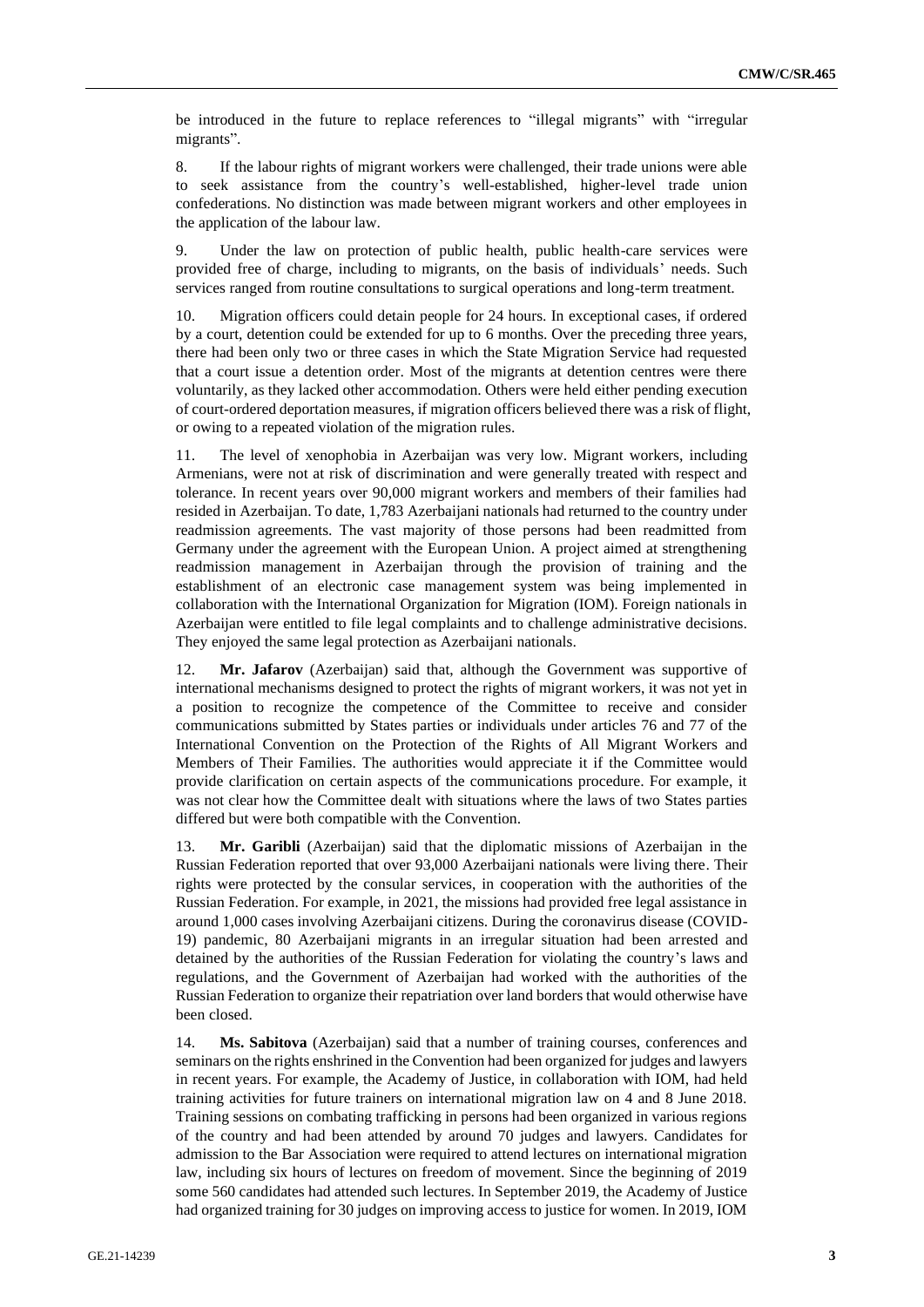had donated 50 books to the library of the Academy of Justice for subsequent distribution to court and law libraries. Various activities had been carried out as part of a project aimed at building capacities for combating trafficking in persons, including the preparation of guidance for criminal investigation bodies and the creation of video lessons on topics such as the labour rights of stateless persons, asylum seekers, refugees and internally displaced persons. In cooperation with IOM, the Academy of Justice had prepared and published a textbook for lawyers on international migration law. The initial training course for trainee judges included a lecture on issues relating to the Convention.

15. The right of parents to register their children's birth could not be restricted on the basis of factors such as race, ethnicity, language or origin. A system for the issuance of electronic birth certificates was being developed. Free legal assistance was provided by the Ministry of Justice to parents wishing to register children who had been born at home. In the first half of 2021, 1,175 children born to foreign nationals had been registered.

16. **Mr. Babayev** (Azerbaijan) said that, while so far no migrant workers had been identified as victims of human trafficking, the Government was continuing to monitor the situation of migrants and was working with civil society organizations to determine the conditions that led to sexual and labour exploitation in order to prevent migrants from falling into the hands of traffickers. Among the specific measures it had taken was the distribution to migrants of an awareness-raising booklet in Azeri, Russian and English at all border crossings. In accordance with the law on combating human trafficking, all trafficking victims were provided with support and rehabilitation services, including accommodation for 30 days, regardless of their nationality and their willingness to cooperate with the Government or testify against the traffickers. Foreign nationals and stateless persons who had been identified as victims of human trafficking were exempt from expulsion for one year. Victims of human trafficking were not held liable under civil or criminal law for entering the country illegally. In the shelters that had been established for them, the living conditions were decent and they had access to food, medical care, economic support and legal assistance. In addition, special facilities had been set up to refer them to various entities that could assist them and protect their rights. The Government was aware that there was more work to be done in terms of awareness-raising, capacity-building and cooperation at the national and international levels in order to combat human trafficking.

17. **Mr. Jabbarov** (Azerbaijan) said that child labour was not particularly widespread in Azerbaijan. Thanks to the electronic employment contract information system, contracts involving persons under age 18 years were subjected to close scrutiny. Where irregularities were observed, steps were taken to bring the contracts and working conditions into line with domestic legislation.

18. **Mr. Huseynov** (Azerbaijan) said that the detention centre run by the State Migration Service was equipped to receive families of up to six people, and children under the age of 12 were able to stay with their parents. The centre had a library, leisure room and playground. There were more than one million internally displaced persons and refugees in Azerbaijan and, while meeting their needs had been a heavy burden for the Government during the occupation, all necessary measures had been taken to compensate them for their loss of homes, employment and land. Many had been resettled, and the number living in poverty had declined sharply. Efforts were under way to make the formerly occupied territories habitable. It was difficult to get a clear picture of how many Azerbaijani nationals were living abroad, though some information was available from international organizations and Azerbaijani diplomatic missions.

19. **Ms. Diallo** said that she was ill at ease with the concept of people living in detention on a voluntary basis. She would appreciate further details about the impact of the Nagorno-Karabakh conflict on the fate and living conditions of migrants who had become stranded on one side or the other of the border. She would like to know whether the authorities collaborated with the International Committee of the Red Cross and the Office of the United Nations High Commissioner for Refugees to adopt measures for such migrants, and specifically to provide them with legal aid and judicial training. Lastly, she wished to know the national origins and living conditions of the approximately 700 stateless persons in Azerbaijan and suggested that the authorities should consider establishing cooperation with the Institute on Statelessness and Inclusion to address their needs.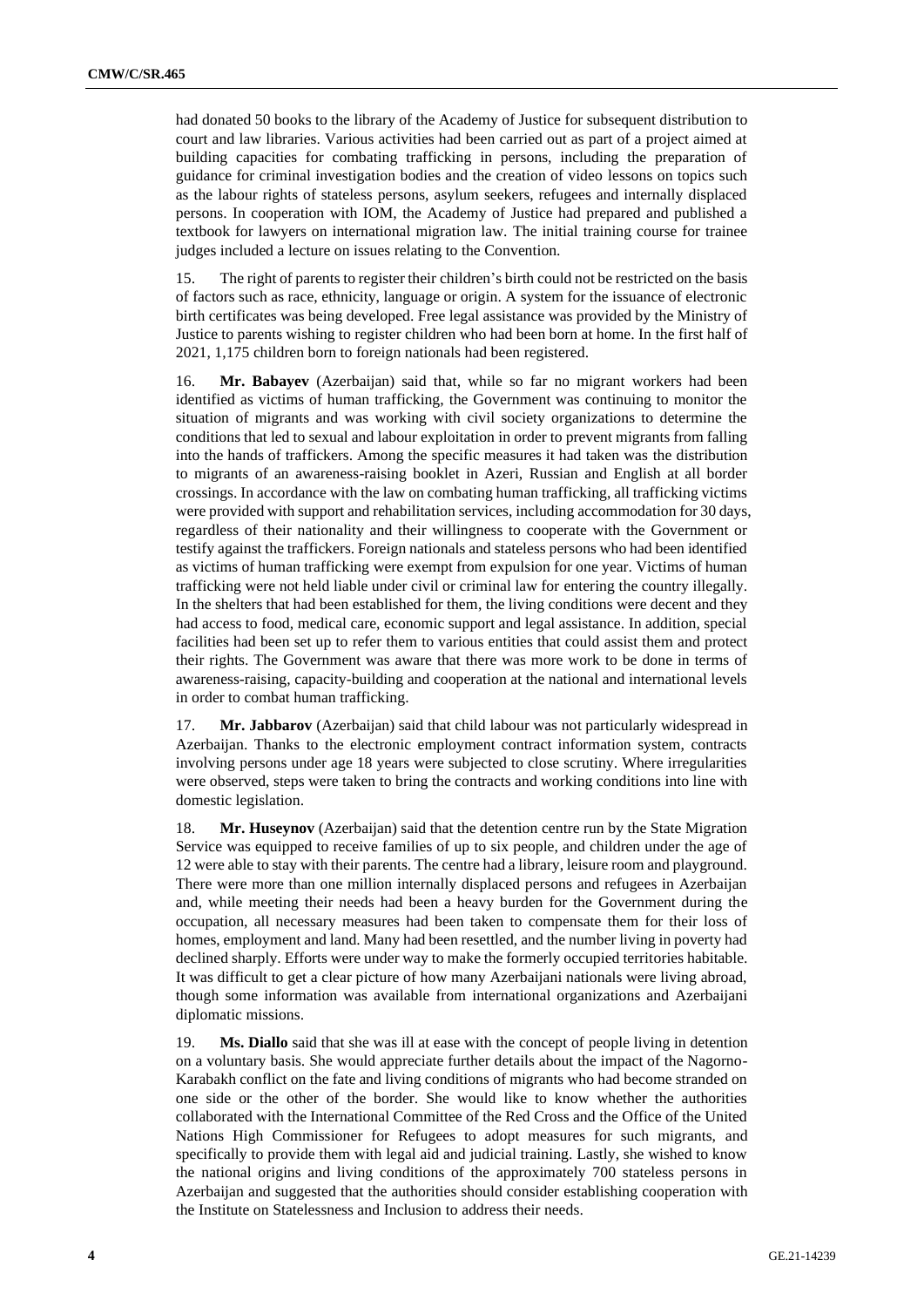20. **Mr. Corzo Sosa** said that the delegation's description of people voluntarily choosing to stay in detention centres seemed like a euphemism. People would opt for such a solution only in the absence of any better alternatives.

## *The meeting was suspended at 11.30 a.m. and resumed at noon.*

21. **Mr. Huseynov** (Azerbaijan) said that the 30 years of occupation of Azerbaijani territory had had an adverse effect on internal migration, had had a negative impact on the basic human rights of the people there and had contributed to statelessness. He wished to clarify that there was no such territory as Artsakh. While a puppet regime had been in place in the occupied territories of Azerbaijan, no State had ever recognized it. Care should be taken to use the correct terms.

22. The detention centre consisted of three buildings, one of which was for people residing there on a voluntary basis, who were typically migrants in an irregular situation who had been given a certain amount of time to leave the country and who chose to remain at the centre for that period. They were free to come and go, and most preferred the centre to other accommodation.

23. Although there had only been few cases where the authorities had needed to work with the International Committee of the Red Cross, effective communication and cooperation mechanisms were in place. Some 680 individuals, including some who had fled during the conflict with Armenia, had been recognized as stateless, which entitled them to identification documents. The Commission on Citizenship Issues was working to reduce the number of people in situations of statelessness. The authorities would consider working with the Institute on Statelessness and Inclusion to assess the situation of statelessness in Azerbaijan.

24. **Mr. Charef** said that he would welcome further information on the Government's position on the Global Compact for Safe, Orderly and Regular Migration. Noting that levels of migration in the region had increased as a result of recent events, including those in Afghanistan, he wished to know whether the Government was cooperating with neighbouring States to promote the ratification and implementation of the Convention.

25. **Mr. Huseynov** (Azerbaijan) said that Azerbaijan had been one of the first countries to support the Global Compact for Safe, Orderly and Regular Migration. The Government attached great importance to the implementation of the Global Compact and had submitted a voluntary report on the measures it had taken to implement it. It had also applied to participate in the "champion countries" initiative organized by the United Nations Network on Migration.

26. Although no Afghan asylum seekers had attempted to enter Azerbaijan since the recent change of Government in Afghanistan, a number of Afghan nationals had submitted electronic communications to Azerbaijani diplomatic missions to enquire about asylum procedures. Over 1,200 Afghan refugees or asylum seekers were currently living in Azerbaijan, and many maintained family ties and other relations with people in Afghanistan. The Bar Association's legal aid and training centres provided legal assistance to any migrants who had legal issues or considered that their rights had been violated.

27. **Mr. Babacar**, noting that migrant workers were given 10 days to leave the country if their employment contracts were terminated, said that he wished to know whether workers in that situation had access to any legal remedies that would allow them to extend their stay in Azerbaijan and, if so, what their status was while those proceedings were under way.

28. **Mr. Huseynov** (Azerbaijan) said that, under the Labour Code, employers who wished to terminate workers' contracts were required to inform them at least one month in advance. When a migrant worker's contract was terminated, the employer was also required to inform the State Migration Service, which took steps to determine whether the worker had any legitimate grounds for remaining in the country. Migrant workers whose contracts had been terminated were entitled to submit a complaint to the State Migration Service and could bring their case before a court. They also had the option of challenging their employer's decision if they felt that their contract had been terminated unjustly. Workers were allowed to remain in the country while their complaints or appeals were being considered. All persons with work permits, irrespective of their nationality, were entitled to receive all government social benefits.